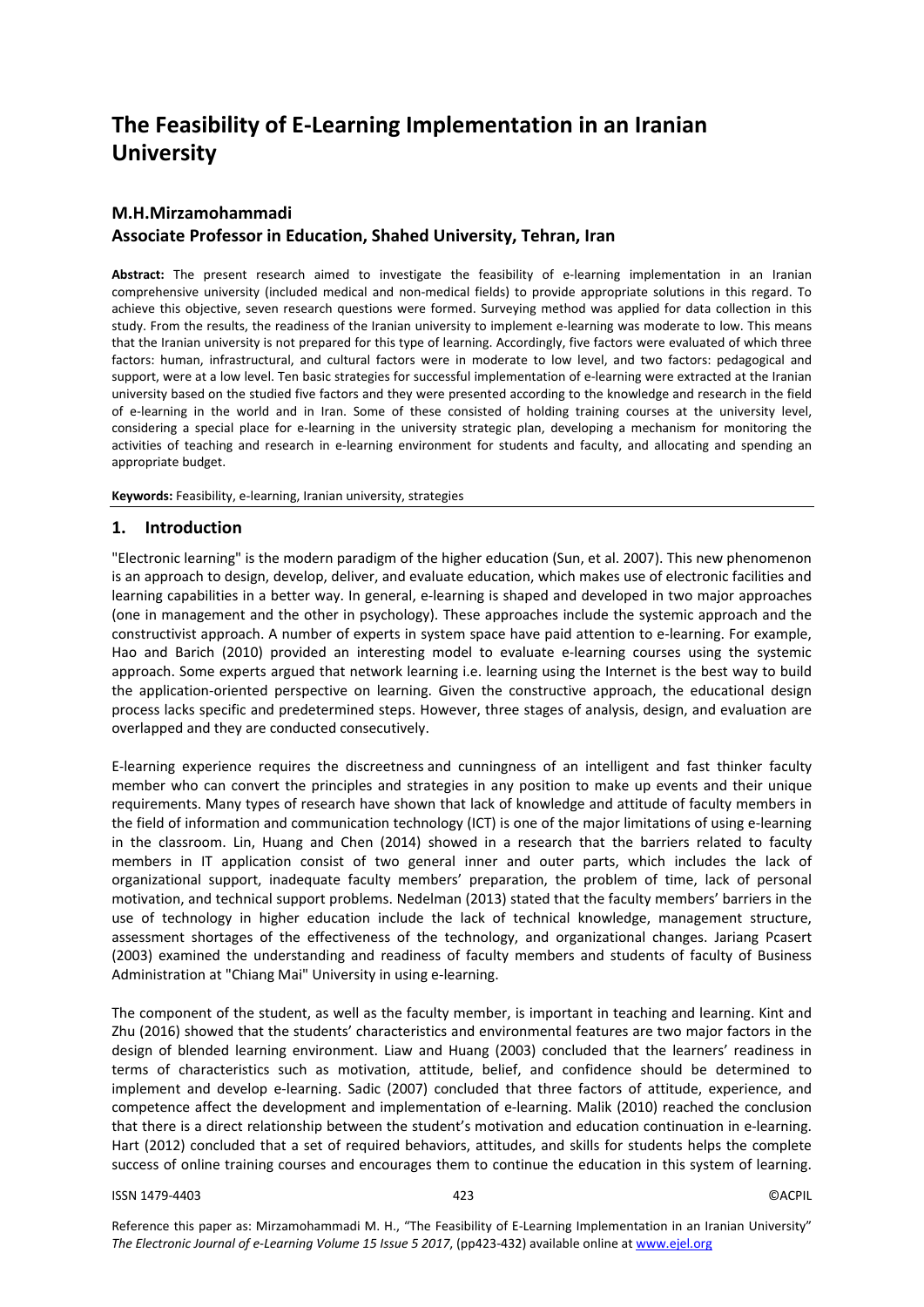Gutierrez -Santuste, Gallego - Arrufat & Simone (2016) have shown that communication barriers with the help of computers in universities are institutional in the application of technology, faculty members' exposure problem, and students' progress barriers. Birch and Barnett (2009) declared that the institutional problems in the use of technology in higher education include the lack of strategy, lack of institutional policies, and administrative costs. Sun et al. (2007) identified the six factors including student, faculty member, curriculum, technology, and environment, affecting the learner's e-learning satisfaction.

Since 2001, some universities in Iran such as Science and Technology, Shiraz, Amir Kabir, Khajeh Nasir, Hadith Sciences, Mehr Alborz, Shahid Beheshti, and Isfahan industrial have established e-learning courses. The research findings related to the topic in Iran can be divided into two general categories. Some of them have shown that e-learning implementation is possible in the studied universities. Rahimidoost and Razavi (2013), Keshavarzi et al. (2013) and Afyuni and Forughi Abari and Yarr Mohammadian (2014) can be mentioned in this regard. Some other studies have shown that e-learning implementation is not possible in the studied universities. Sheykhian et al (2015) and Hosseini, et al (2015) can be noted in this regard.

It seems that there are a number of challenges facing the deployment of e-learning in universities including the facts that educational technology has no specific position in the strategic plan of universities. There is no defined framework and model for the use of educational technology in universities. Faculty members (and students) do not attend the required courses to design and evaluate the training programs with technology, and they are not familiar with the literature of this field. There is no necessary infrastructure for the use of new technologies in higher education. An appropriate budget is not allocated for the acquisition, deployment, and maintenance of equipment.

However, technology in higher education is strongly emphasized in Iran's higher education documents. For example in *National Master Plan for Science and Education* "National Action No. 25 of Overall Strategy 6" (Supreme Council for Cultural Revolution, 2009) "the development of e-learning system and ICT infrastructures in higher education" has been emphasized. In Article 5 of the Bylaws for associate and bachelor courses "continuous and discontinuous", universities are autonomous to provide at most ten percent of each course lesson units, with the priority of basic and public courses in electronic form (virtual) except for the Islamic sciences and public Persian, with an emphasis on the electronic content and observing the approved standards by the Ministry (Ministry of Science, Research and Technology, 2014). According to the cases, the major issue of the present research is that how much is the studied university prepared to implement e-learning and what are the necessary solutions in this context?

Based on the summary and analysis of e-learning models and the related types of research in this field, the conceptual model of the present study is formed as follows:



**Figure 1:** The research conceptual model: researcher-made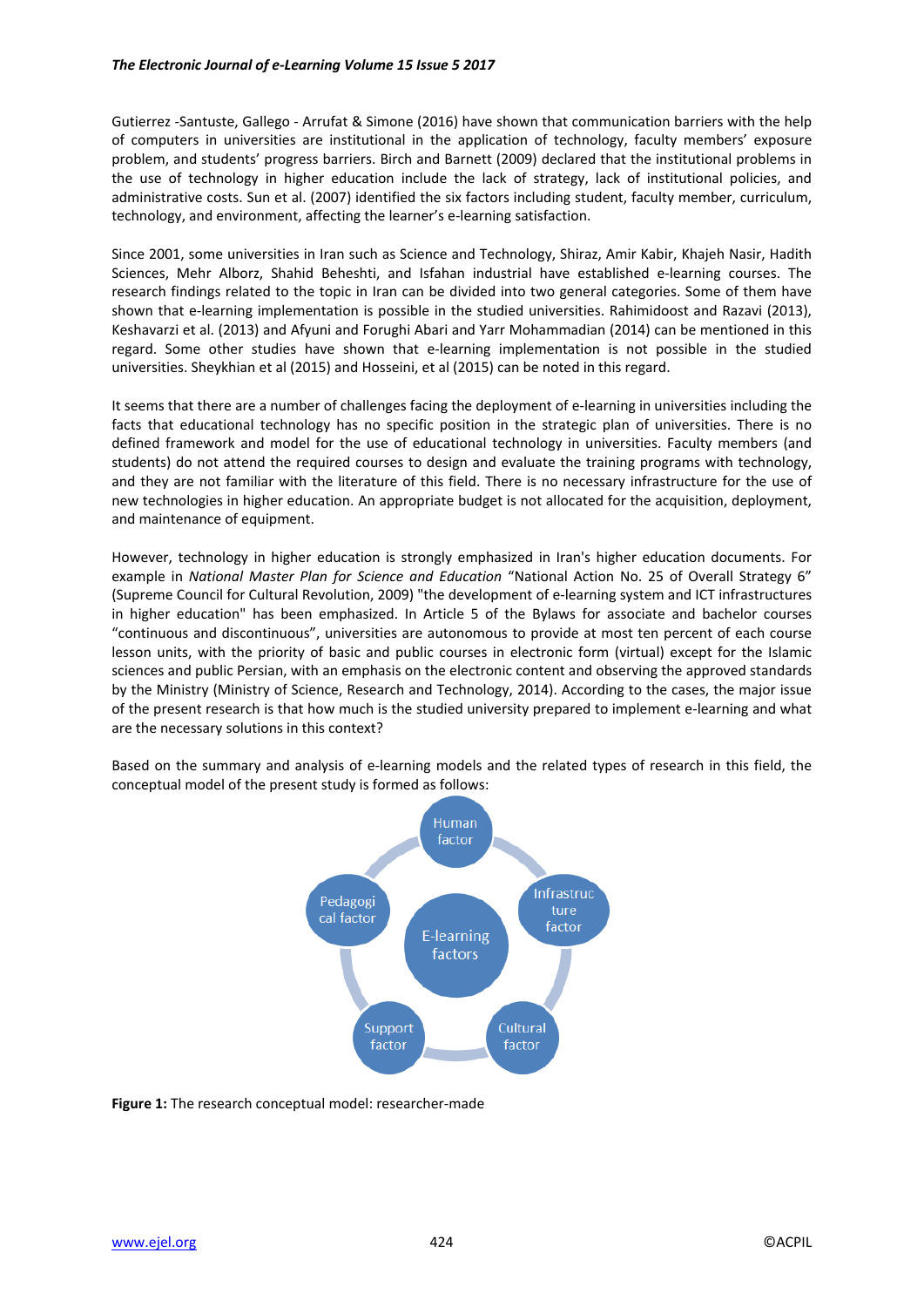## **2. Methodology**

## **2.1 Method**

The present study is a descriptive research, which has been conducted through surveying method. In this research, the possibility of implementing e-learning in the studied universities, as well as the appropriate solutions in this field in terms of human, infrastructural, cultural, support, and pedagogical factors, have been described and surveyed from the view of university faculty members, managers, and educational experts. The studied university was chosen because of its comprehensiveness. In the Iran's higher education system, the universities related to the fields of engineering sciences, basic, agriculture, arts, and humanities are affiliated to the Ministry of Science, Research and Technology, which are independent of the universities related to the fields of medical, dental, nursing, and midwifery. Medical universities are affiliated with the Ministry of Health and Medicine. The studied university is one of the few universities that has the both educational fields. Therefore, it is considered as a comprehensive university. Naturally, choosing the surveying field in such universities can introduce medical and non-medical cases in the country.

## **2.2 Population and Sample**

The statistical population of the present research consisted of the following populations: All full-time faculty members of the studied university according to the latest statistics of its Educational Planning Office consisted of 313 people as follows:

| <b>Faculty Name</b>          | The number of faculty member | Percentage |
|------------------------------|------------------------------|------------|
| <b>Humanities</b>            | 72                           | 23%        |
| <b>Basic Sciences</b>        | 30                           | 9.6%       |
| <b>Agricultural Sciences</b> | 24                           | 7.7%       |
| Engineering                  | 44                           | 14.1%      |
| Art                          | 12                           | 3.8%       |
| Dental                       | 40                           | 12.8%      |
| Medical                      | 77                           | 24.6%      |
| <b>Nursing</b>               | 14                           | 4.5%       |
| Total                        | 313                          | 100%       |

**Table 1:** Statistical population

A random stratified sampling method was used to select a representative sample of the population. The sample size was obtained through Morgan Table (167) as follows:

#### **Table 2:** Statistical sample

| <b>Faculty Name</b>          | The number of samples | Percentage |
|------------------------------|-----------------------|------------|
| <b>Humanities</b>            | 32                    | 19.2%      |
| <b>Basic Sciences</b>        | 19                    | 11.4%      |
| <b>Agricultural Sciences</b> | 12                    | 7.2%       |
| Engineering                  | 20                    | 12%        |
| Art                          |                       | 5.4%       |
| Dental                       | 21                    | 12.6%      |
| Medical                      | 46                    | 27.5%      |
| <b>Nursing</b>               |                       | 4.8%       |
| Total                        | 167                   | 100%       |

Of these, 155 questionnaires were completed and returned.

- Graduate Studies and educational assistants of an Iranian University.
- Educational experts of an Iranian University.

The sample sizes of graduate studies and educational assistants (n=8) and education authorities (n=8) were all counted due to their limited number.

## **2.3 Data collection tools**

The data collection tools in the present research include a researcher-made questionnaire and interview. These tools were developed based on the study of literature and analysis of previous research tool and initial interviews with some administrators, faculty members, and educational experts regarding the university's e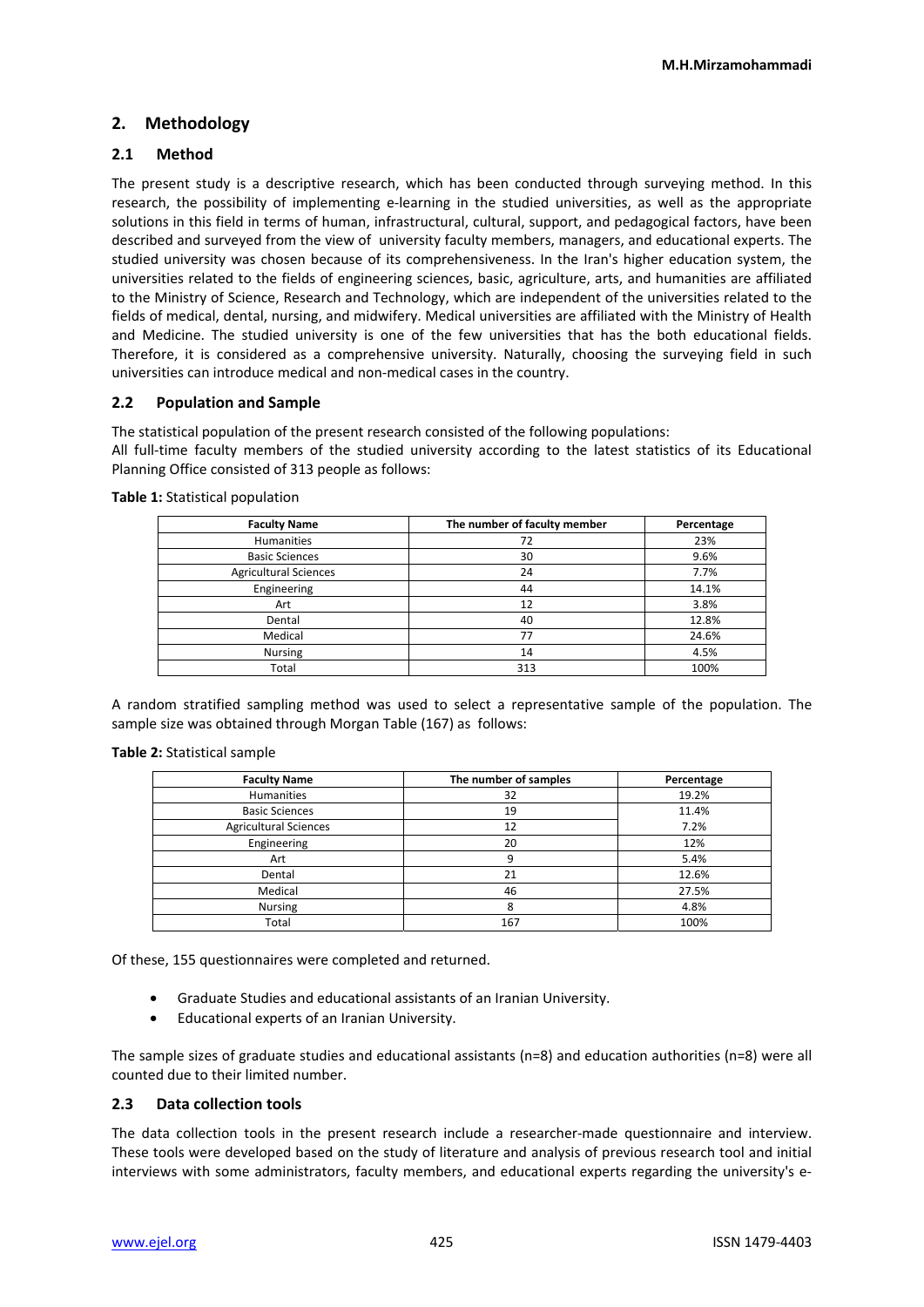learning. It consists of five types factors for e-learning feasibility. Questionnaires were given to faculty members, and educational assistants and officials were interviewed. The validity of tools was obtained using the opinions of 15 experts in the field of e-learning in higher education, and reliability was obtained using Cronbach's alpha result as follows:

| Name of factor           | <b>Number of questions</b> | Alpha value |
|--------------------------|----------------------------|-------------|
| Human Factor             |                            | 0.883       |
| Infrastructural factor   |                            | 0.762       |
| Cultural factor          |                            | 0.899       |
| Support factor           |                            | 0.925       |
| Pedagogical factor       |                            | 0.915       |
| <b>Total Reliability</b> | 26                         | 0.924       |

**Table 3:** Cronbach's alpha results regarding the e-learning feasibility questionnaire

Cronbach's alpha results showed that the obtained reliability for the e-learning feasibility questionnaire is desirable because the achieved reliability was 0.924 more than 0.70.

#### **2.4 Research data analysis method**

The present research's data is of two types: quantitative data (data obtained from the questionnaires) and qualitative data (data from interviews). Therefore, the analysis methods of these data include qualitative and quantitative methods, respectively. Descriptive statistical methods including frequency, percentage, average and standard deviation, and inferential statistics including t-test (with 0.05 error p-value), analysis of the variance and Friedman, were used to analyze the quantitative data in the research.

#### **3. Results**

Answer to the main question: how is the readiness of an Iranian University to implement e-learning?

**Table 4:** One-sample t-test results on the readiness of an Iranian University to implement e-learning

| Number | Average | Standard  | The standard | $T$ value | Degrees of | P- value |
|--------|---------|-----------|--------------|-----------|------------|----------|
|        |         | deviation | error        |           | treedom    |          |
| 155    | 2.3092  | 0.52872   | 0.04247      | 54.37     | 154        | 0.0000   |

Reviewing the presented results in Table 4 indicate that there is a significant difference between the sample mean and the assumed mean of the population at the significant level of 0.01 (t=54.37) regarding the readiness of an Iranian University to implement e-learning. The results indicate that the readiness level of an Iranian University to implement e-learning is moderate to low.

The analysis of interview questions has shown that the readiness level of an Iranian University to implement elearning is medium and low from the graduate studies and educational assistants view, respectively.

**Table 5:** The result of Friedman test regarding the readiness level of an Iranian University to implement elearning from the educational assistants view

|                            | No. | Mean     | Percentage        | Standard deviation | Standard error |
|----------------------------|-----|----------|-------------------|--------------------|----------------|
| Support factor             |     | 2.0000   | 40.00             | 1.26491            | 0.51640        |
| Infrastructural factor     |     | 2.3333   | 46.67             | 1.03280            | 0.42164        |
| Cultural factor view       |     | 2.5000   | 50.00             | 1.04881            | 0.42817        |
| Pedagogical factor         |     | 2.5000   | 50.00             | 1.04881            | 0.42817        |
| Human factor               |     | 2.8333   | 56.67             | 0.98319            | 0.40139        |
| <b>Statistical results</b> |     | $Df = 4$ | $p-value = 0.656$ | chi-square=2.43    |                |

Table 5 shows that the most important priority for educational assistants was the human factor and the least important was support factor, but this relationship was not statistically significant because the obtained significant level was 0.656 more than 0.05.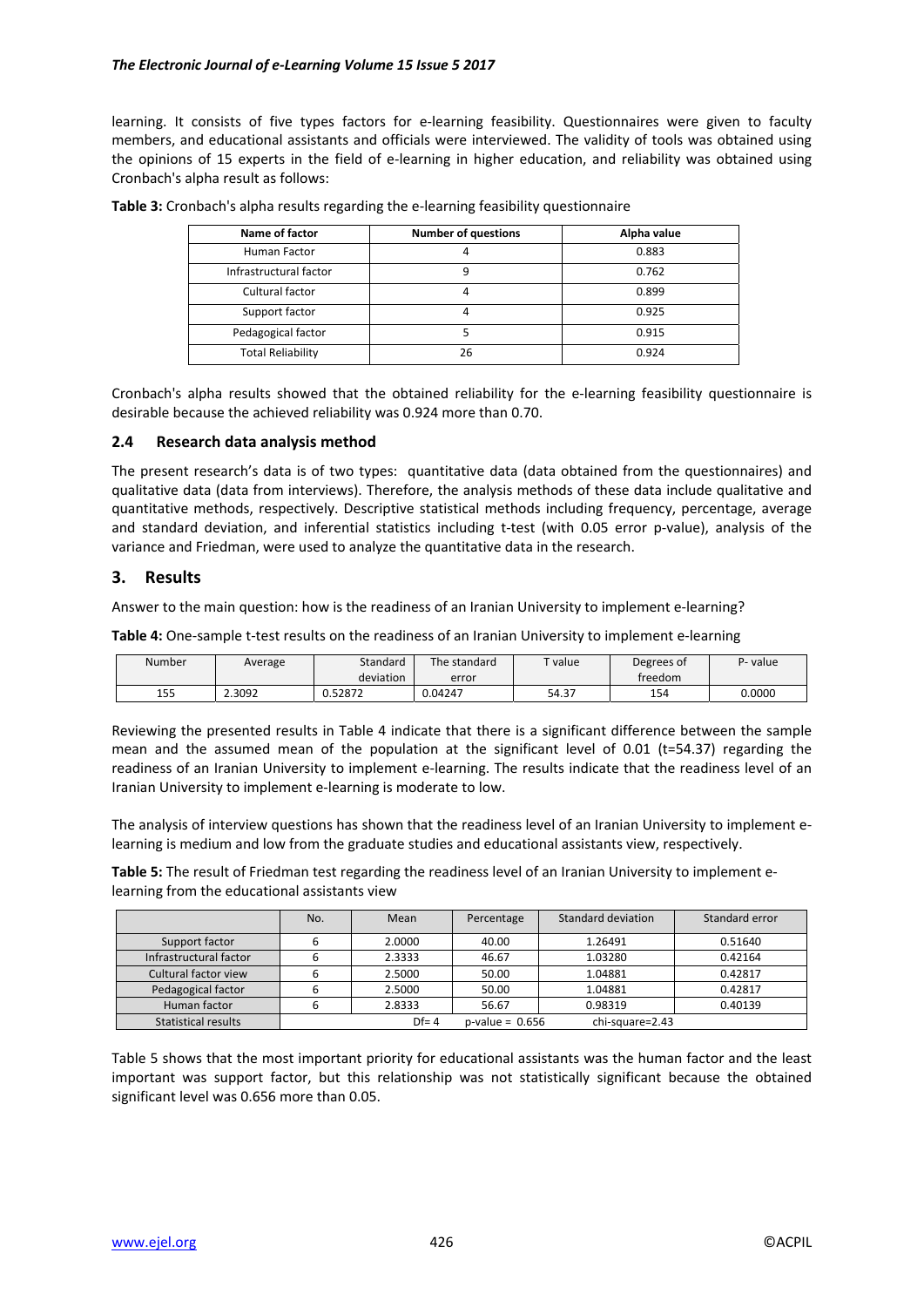**Table 6:** The result of Friedman test regarding the readiness level of an Iranian University to implement elearning from the educational experts view

|                        | No. | Mean     | Percentage        | Standard deviation | Standard error |
|------------------------|-----|----------|-------------------|--------------------|----------------|
| Infrastructural factor |     | 1.7500   | 35.00             | 1.16496            | 0.41188        |
| Pedagogical factor     |     | 2.1250   | 42.50             | 1.24642            | 0.44068        |
| Human                  |     | 2.6250   | 52.50             | 0.74402            | 0.26305        |
| Cultural factor view   |     | 2.8750   | 57.50             | 0.64087            | 0.22658        |
| Support factor         |     | 3.3750   | 67.50             | 1.18773            | 0.41993        |
| Statistical results    |     | $Df = 4$ | $p-value = 0.074$ | chi-square=8.53    |                |

Table 6 shows that the most important priority for educational experts was the support factor and the least important was the infrastructural factor, but this relationship was not statistically significant because the obtained significant level was 0.074 more than 0.05.

The answer to secondary research questions:

Answer to the first question: how is the readiness of an Iranian University to implement e-learning from the human factor view?

**Table 7:** The result of t-test regarding the readiness level of an Iranian University to implement e-learning from the human factor view

| No. | Mean   | Standard<br>deviation | Standard error | $T$ value | Degrees of<br>treedom | P- value |
|-----|--------|-----------------------|----------------|-----------|-----------------------|----------|
| 155 | 2.4351 | 0.05720               | 0.70988        | 42.65     | 154                   | 0.0000   |

Evaluating the presented results in table 7 indicates that there is a significant difference between the sample mean and the assumed mean of the population at the significant level of 0.01 (t=42.65) regarding the readiness of an Iranian University to implement e-learning from the human factor view. The results indicate that the readiness level of an Iranian University to implement e-learning from the human factor view is moderate to low.

Analysis of interview questions has shown that the readiness of an Iranian University to implement e-learning from the view of educational assistants, graduate studies and educational assistants, educational experts is moderate to low in terms of the human factor. Graduate studies and educational assistants have considered elearning courses and workshops very necessary for faculty members and university administrators regarding the human factor ( $n = 6$ ). They have also emphasized using educational technology experts to implement elearning in an Iranian university (n=1). The educational experts of the faculties have considered e-learning courses and workshops essential for university staff (n=4). They considered faculty members' preoccupation as one of the obstacles to implement e-learning in universities (n=1).

Answer to the second question: how is the readiness of an Iranian University to implement e-learning from the infrastructural factor view?

**Table 8:** The result of t-test regarding the readiness level of an Iranian University to implement e-learning from the infrastructural factor view

| No. | Mean   | Standard<br>deviation | Standard error | $T$ value | Degrees of<br>freedom | P- value |
|-----|--------|-----------------------|----------------|-----------|-----------------------|----------|
| 155 | 2.5728 | 0.51933               | 0.04171        | 61.67     | 154                   | 0.0000   |

Evaluating the presented results in Table 8 indicates that there is a significant difference between the sample mean and the assumed mean of the population at the significant level of 0.01 (t=61.67) regarding the readiness of an Iranian University to implement e-learning from the infrastructural factor view. The results indicate that the readiness level of an Iranian University to implement e-learning from the infrastructural factor view is moderate to low.

Analysis of the interview questions has shown that the readiness of an Iranian University to implement elearning from the view of educational assistants, graduate studies and educational assistants, educational experts is moderate to low in terms of the infrastructural factor. Graduate studies and educational assistants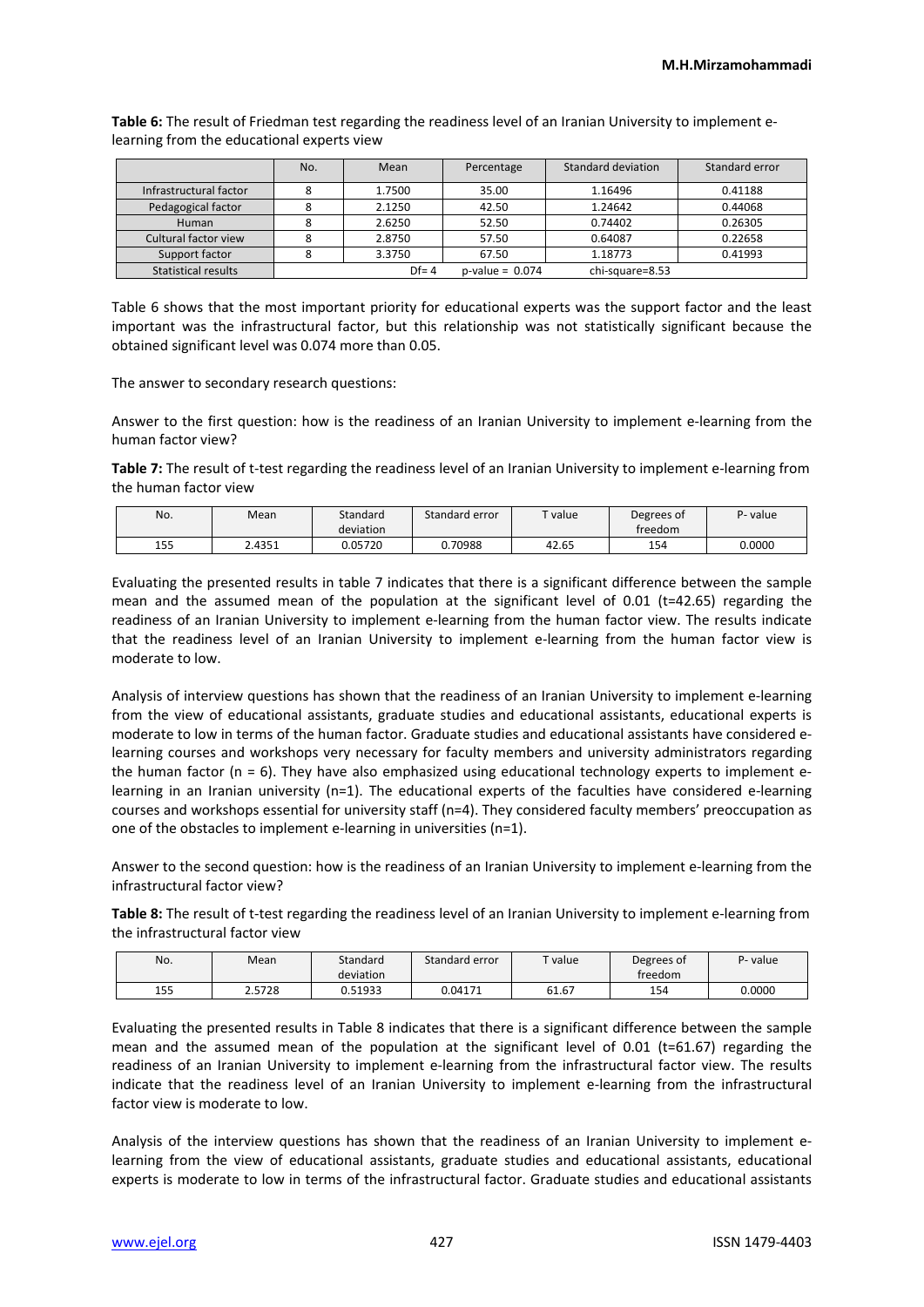#### *The Electronic Journal of e-Learning Volume 15 Issue 5 2017*

have suggested developing a comprehensive program to implement the e-learning in an Iranian University (n = 5). They have also suggested developing the necessary laws and regulations for the implementation of elearning in an Iranian University (n=4), increasing expert labor in the Human Development Office of the University (n=3), and adopting the required security measures for the proper use of e-learning in an Iranian University (n=3).

Answer to the third question: how is the readiness of an Iranian University to implement e-learning from the cultural factor view?

**Table 9:** The result of t-test regarding the readiness level of an Iranian University to implement e-learning from the cultural factor view

| No. | Mean   | Standard<br>deviation | Standard error | $T$ value | Degrees of<br>treedom | P- value |
|-----|--------|-----------------------|----------------|-----------|-----------------------|----------|
| 155 | 2.2871 | 83296                 | 06691          | 34.18     | 154                   | 0.0000   |

Evaluating the presented results in Table 9 indicates that there is a significant difference between the sample mean and the assumed mean of the population at the significant level of 0.01 (t=34.18) regarding the readiness of an Iranian University to implement e-learning from the cultural factor view. The results indicate that the readiness level of an Iranian University to implement e-learning from the cultural factor view is moderate to low.

Analysis of interview questions has shown that the readiness of an Iranian University to implement e-learning from the view of educational assistants, graduate studies and educational assistants, and educational experts is moderate to low in terms of cultural factor. The educational experts have expressed a very important and delicate point regarding the cultural factor. This point is that considering the lack of direct control and supervision of students in e-learning system, there is a concern that the students do not study their lessons well and this would result to academic failures. Therefore, the provision of the necessary mechanisms in this field is essential (n=2).

Answer to the fourth question: how is the readiness of an Iranian University to implement e-learning from the support factor view?

**Table 10:** The result of t-test regarding the readiness level of an Iranian University to implement e-learning from the support factor view

| No. | Mean   | Standard<br>deviation | Standard error | $T$ value | Degrees of<br>treedom | P- value |
|-----|--------|-----------------------|----------------|-----------|-----------------------|----------|
| 155 | 2.0325 | .80374                | .06477         | 31.38     | 154                   | 0.0000   |

Evaluating the presented results in Table 10 indicates that there is a significant difference between the sample mean and the assumed mean of the population at the significant level of 0.01 (t=31.38) regarding the readiness of an Iranian University to implement e-learning from the support factor view. The results indicate that the readiness level of an Iranian University to implement e-learning from the support factor view is moderate to low.

Analysis of interview questions has shown that the readiness of an Iranian University to implement e-learning from the view of educational assistants, graduate studies and educational assistants, and educational experts is moderate to low in terms of support factor. The graduate studies and educational assistants suggested allocating the necessary funds as one of the most important components of the implementation of e-learning in an Iranian University regarding the support factor (n=6). They have also considered the production of electronic content as one of the successful strategies of e-learning in an Iranian University (n=3). The educational assistants have considered allocating the necessary funds as one of the most important components of the implementation of e-learning in an Iranian University (n=4).

Answer to the fifth question: how is the readiness of an Iranian University to implement e-learning from the pedagogical factor view?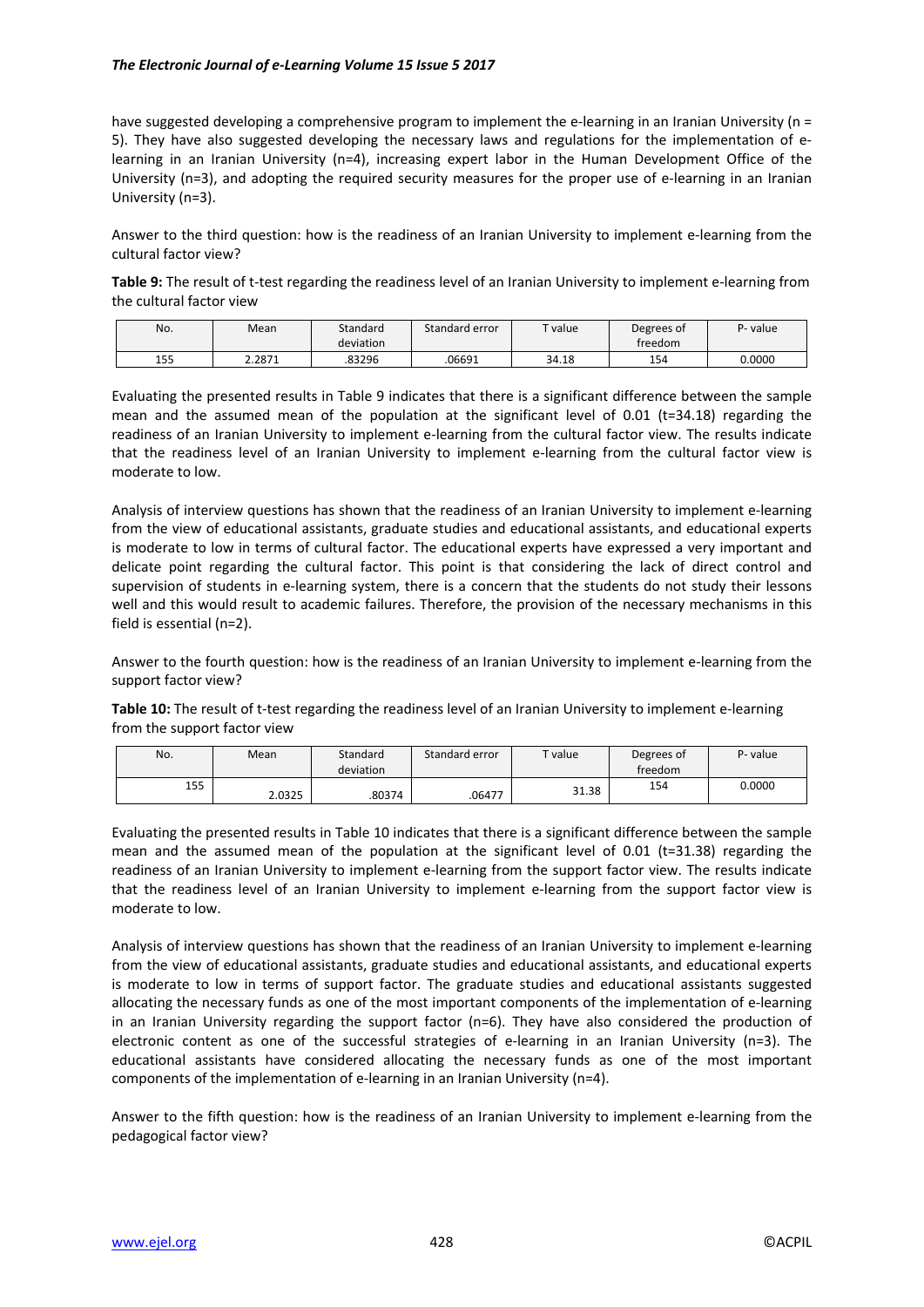**Table 11:** The result of t-test regarding the readiness level of an Iranian University to implement e-learning from the pedagogical factor view

| No. | Mean   | Standard<br>deviation | Standard error | $T$ value | Degrees of<br>treedom | P- value |
|-----|--------|-----------------------|----------------|-----------|-----------------------|----------|
| 155 | 2.0091 | J.82203               | 0.06624        | 30.33     | 154                   | 0.0000   |

Evaluating the presented results in Table 11 indicates that there is a significant difference between the sample mean and the assumed mean of the population at the significant level of 0.01 (t=30.33) regarding the readiness of an Iranian University to implement e-learning from the pedagogical factor view. The results indicate that the readiness level of an Iranian University to implement e-learning from the pedagogical factor view is moderate to low.

Analysis of interview questions has shown that the readiness of an Iranian University to implement e-learning from the view of educational assistants, graduate studies and educational assistants, and educational experts is moderate to low in terms of pedagogical factor. The graduate studies and educational assistants suggested that the implementation of e-learning in faculties whose discipline is based on practical work (in particular dental, medicine, and agriculture faculties) is more difficult than other faculties regarding the pedagogical factor. Therefore, it is better to implement this type of training initially in those faculties (n=2).

Answer to the sixth question: what are the appropriate solutions for e-learning's future in an Iranian University?

According to the available knowledge and research in the field of e-learning in the world and Iran and based on the research findings, ten basic solutions were extracted and introduced to implement e-learning in an Iranian University based on the five analyzed factors as follows:

Solutions related to the human factor, including holding training courses and using educational technology experts at the university level.

Solutions related to the infrastructural factor, including considering a special place for e-learning in the university strategic plan, adopting the necessary laws and regulation regarding the implementation of elearning at the university level, strengthening and developing communication networks, and developing a digital library at the university.

Solutions related to the cultural factor, including developing a mechanism for monitoring the activities of teaching and research in e-learning environment for students and faculty.

Solutions related to the support factor, including allocating and spending an appropriate budget and producing electronic contents.

Solutions related to the pedagogical factor, including holding training courses.

## **4. Discussion**

Studies have been conducted on the feasibility of implementing e-learning in higher education in Iran, or in the universities of the Ministry of Education or the Ministry of Health. However, there is no conducted research in Iran's higher education, which has investigated the possibility of implementing e-learning in the two classes of universities together. The present research is distinguished in this regard and its results are innovative.

Faculties of the studied university in this research include diverse fields of engineering, the humanities, the arts, and medicine. Typically, the advantages and problems of these fields in Iran are assessed separately and unrelated to each other. Therefore, this research has violated this procedure and evaluated the field together as an opportunity to examine the feasibility of a new phenomenon called e-learning in this space.

Another important issue that should be mentioned here is that the two elements of faculty members and students, and issues related to them are still the most important point of attention in e-learning in the present research, as well as the related types of research in Iran. The research results showed that the pedagogical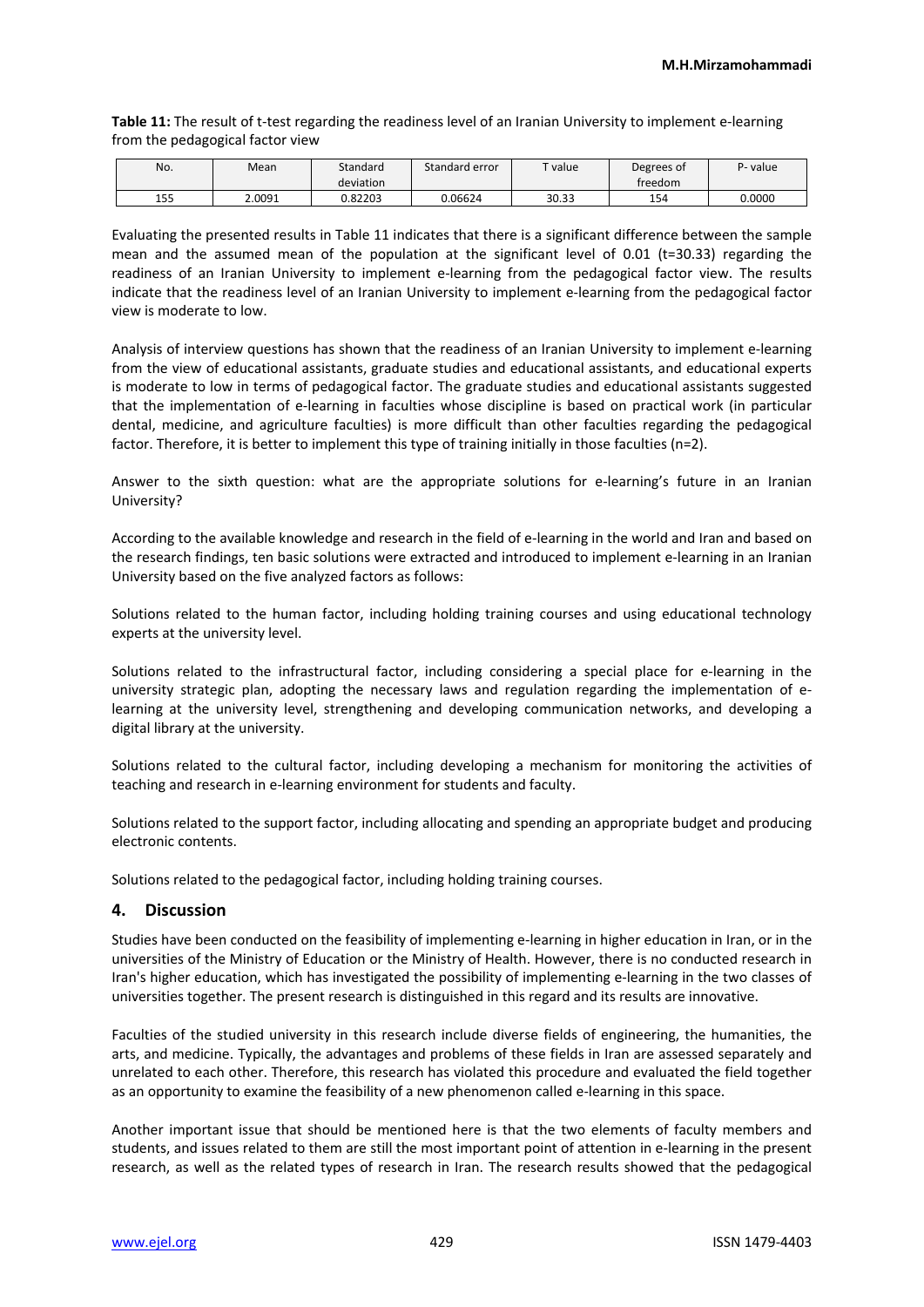factor on the faculty members and students has allocated the lowest average to itself. Thus, according to the respondents, the lowest level of preparedness for the implementation of e-learning in the university and higher education in Iran are in these two critical elements. Despite the structural and financial difficulties in the studied university and Iran's university system, it is expected that this factor should have the lowest level of preparedness for the implementation of e-learning, but it is not such a thing and the respondents believe that attention should be focused on faculty members and students.

Comparing the research results related to the issue (mentioned in the introduction), it can be concluded that these studies are aligned with the present research in terms of emphasizing the role of the faculty member and student. Studies have shown that the lack of Faculty members' knowledge (and performance) and their inappropriate attitude regarding the application of technology in education can be serious obstacles to the implementation of e-learning in higher education. Lack of motivation, interest, and negative attitudes are the most serious obstacles in students. According to the results, the technology training model for faculty members and students can be as follows:



**Figure 2:** The technology training model for faculty members and students

## **5. Conclusions**

E-learning in Iran's higher education is a new phenomenon, which was created in less than two decades. The experience of this type of teaching and learning included successes and failures. The results of this research have also shown that in general, the possibility of implementing e-learning in universities is relatively weak. Elearning in Iranian universities has been mainly implemented in the form of "non-physical presence of teachers and students". A sudden change in the educational model of direct and face-to-face instruction, which has a long history in Iran's higher education and civilization and religious teachings of Iranian, which was based on the impact of master's presence on the student, would not have any result except for failure. It seems that selection, customization, and implementation of "blended learning" can lead to the gradual success of elearning in higher education in Iran. This issue can gradually replace the face to face training and inspire students towards independent learning without a sudden removal of faculty members and students' presence from the teaching and learning scene. Mironov, and Ciolan, and Borzea (2012) believe that variety of traditional and on-line learning and teaching cannot alone lead to the desired quality, but an appropriate combination of presence and online learning is a flexible approach to learning. Graham (2013) points out that a framework should be sought to conduct blended learning in the field of organization. In this regard, researchers suggest six cases including awareness/exploration, compatibility/initial application, and full application/grow, such that using them can improve the blended learning at the organizational level. Accordingly, the model of e-learning in Iran universities can be illustrated as follows: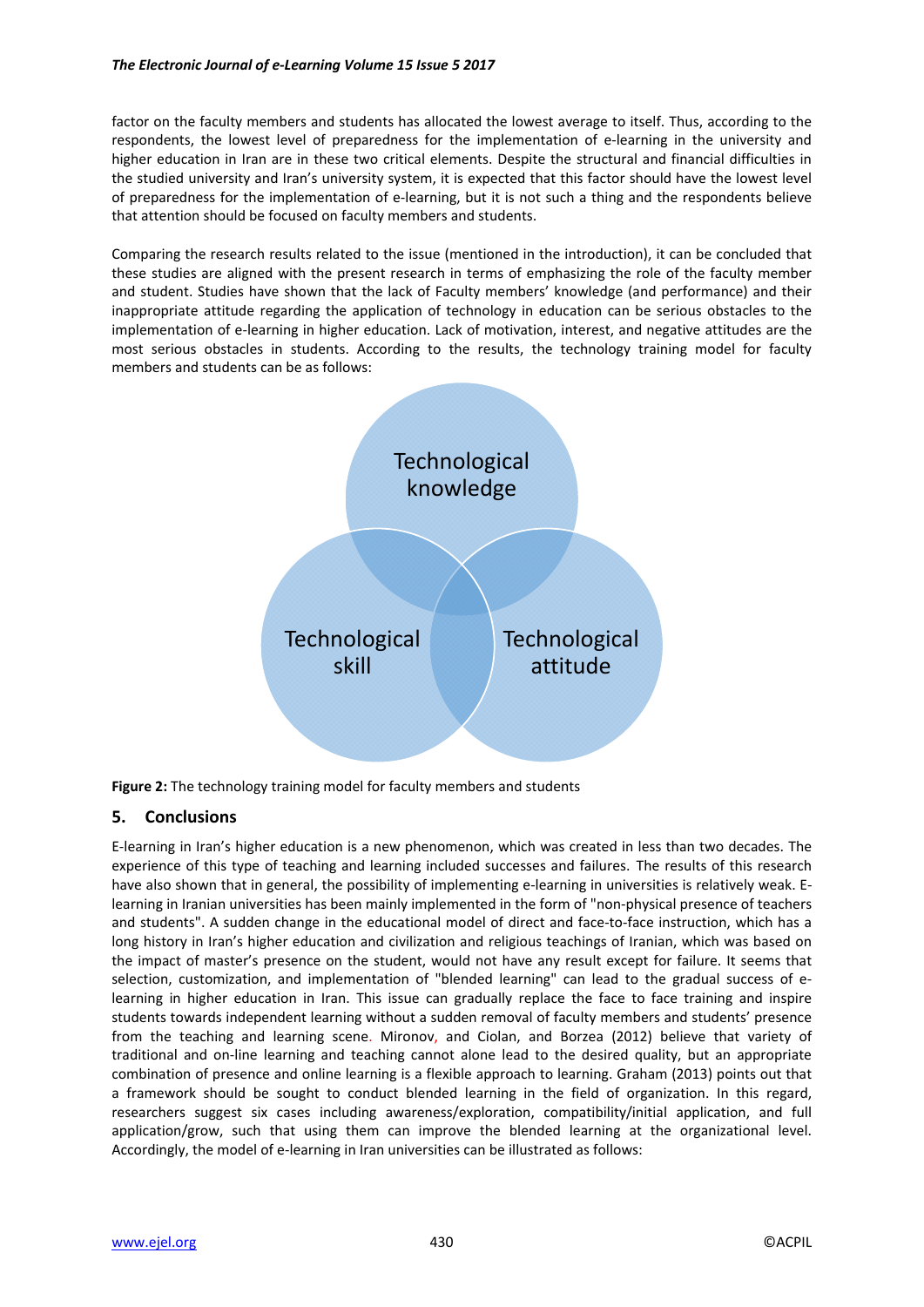

**Figure 3:** The model of e-learning in Iran universities

This model can be applied to the university systems in countries that are culturally and historically close to Iran and which have newly deployed e-learning, such as the developing Islamic countries.

#### **References**

Afyuni, S.and Forughi Abari,A.A.and Yarr Mohammadian,M.H. 2014. Feasibility study implementing e-learning courses in Khorasgan branch of the Islamic Azad University (Isfahan), Journal of Curriculum Planning Knowledge & Research in Educational Sciences, 12 (39) pp. 80- 92.

Bailey, J. et al., 2013 .Blended learning implementation guide, Tallahassee, Florida: foundation for excellence in education. Birch,D. and Burnett ,B . 2009. Bringing academics on board: encouraging institution-wide diffusion of e-learning environments, Australasian Journal of Educational Technology, 25(1) pp.117-134.

- Graham, C.R. 2013. Emerging practice and research in blended learning. In: M.G. Moore, ed.2013. Handbook of Distance Education. New York, NY:Routledge, pp. 333-350.
- Gutierrez Santuste, E. Gallego Arrufat, M.G. & Simone, A. 2016. Barriers in computer-mediatedcommunication: typology and evolution over time, journal of E-learning and Knowledge Management, 12(1) pp.107-119.
- Hao, Y. and Barich, G. 2010. A practical guide to evaluate quality of online courses. In: H. Song and T. Kidd, ed.2010. Handbook of Research on Human Performance and Instructional Technology, New York: information science reference. pp.324-343.
- Hart, C. 2012. Factor associated with student's persistence in an online program study: a review of the literature, Journal of Interactive Online Learning, 11 (1) pp. 19-42.
- Hosseini, S. N., et al. 2015. The attitude of the faculty members of Kermanshah University of Medical Sciences on elearning, Interdisciplinary Journal of Virtual Learning in Medical Sciences (IJVLMS) (MEDIA) , 6 (1) pp. 25-31.
- Jariang Pcasert, N. 2003. The opinion of faculty of business administration lectures and students ,Chiang Mai University about the use of E- Learning ,Songkalakarin, Journal of Social Sciences & Humanities , 9 (2) pp. 136-145.
- Keshavarzi, M. H., et al. 2013. Assessment of the feasibility of e-learning in the faculty of educational sciences and psychology at Islamic Azad University of Marvdasht, Interdisciplinary Journal of Virtual Learning in Medical Sciences (IJVLMS) (MEDIA), 4, (1) pp. 20-27.
- Kint,M.G., and Zhu,C. 2016. Characteristics and learning outcomes in a blended learning environment in a Ugandan university, Electronic Journal of E-Leaning, 14 (3) pp. 181-195.
- Liaw, S., and Haung, H. M. 2003. An investigation of user's attitudes toward search engines as an information retrieval tool, Computers in Human Behavior, 19 (6) pp. 751-765.
- Lin,C.Y. , Huang,C.K., and Chen,C.H . 2014. Barriers to the adaption of ICT in teaching Chinese as a foreign languages in US universities ,ReCALL ,26 (1) pp.100-116.
- Malic, M. 2010. Factor effecting learner's satisfaction toward E- Learning: a conceptual framework, conceptual framework, OIDA International Journal of Sustainable Development, 2 (3) pp. 77-82.
- Ministry of Science, Research, and Technology. 2014. Educational regulations for associate and bachelor courses [online] Available at :< www.msrt.ir/fa/Pages/SubSitePages/Laws/prog.aspx > [Accessed 22 July 2017].